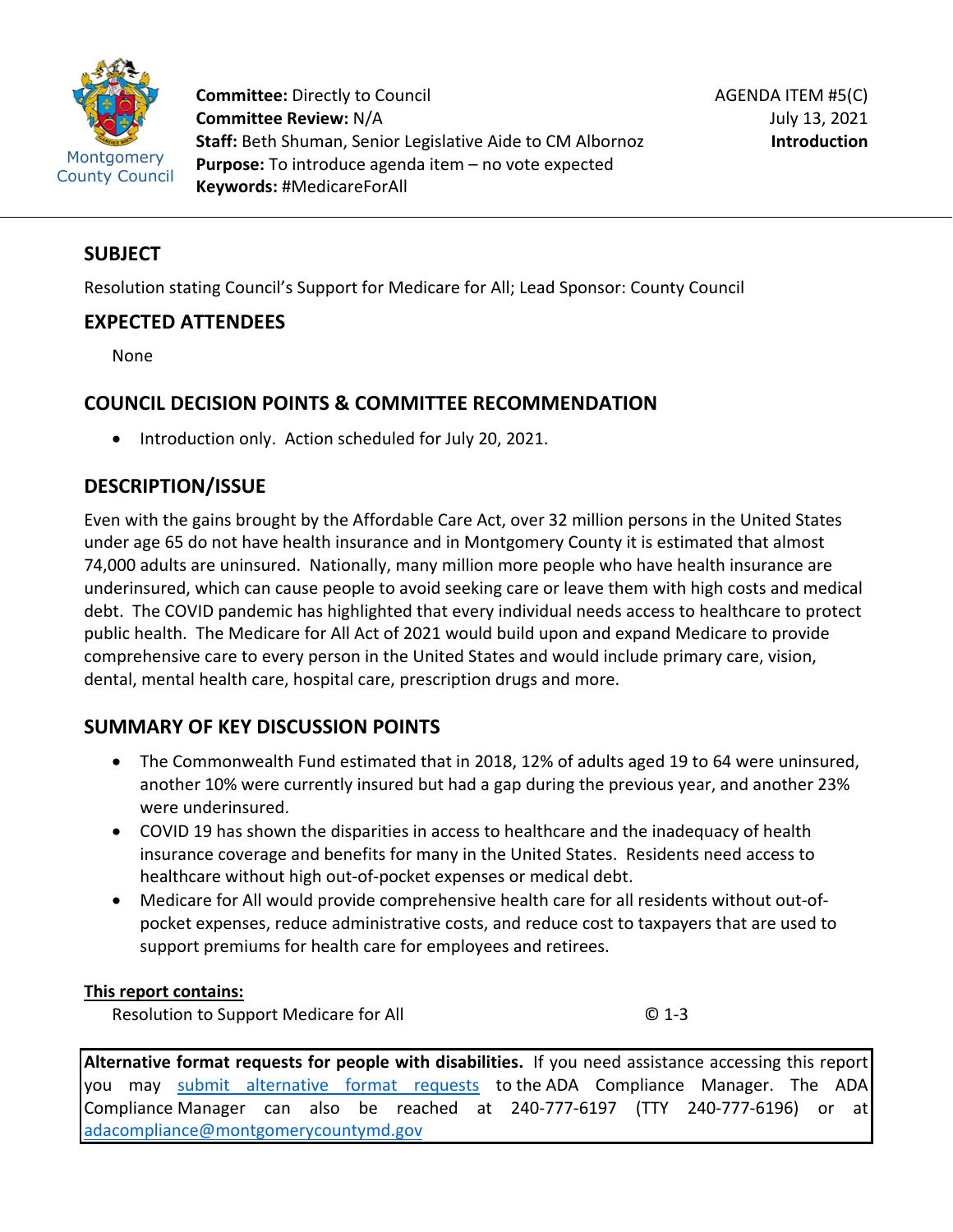Resolution No.: Introduced: July 13, 2021 Adopted:

## **COUNTY COUNCIL FOR MONTGOMERY COUNTY, MARYLAND**

Lead Sponsor: County Council \_\_\_\_\_\_\_\_\_\_\_\_\_\_\_\_\_\_\_\_\_\_\_\_\_\_\_\_\_\_\_\_\_\_\_\_\_\_\_\_\_\_\_\_\_\_\_\_\_\_\_\_\_\_\_\_\_\_\_\_\_\_\_\_\_\_\_\_\_\_\_\_\_\_\_\_\_\_

**SUBJECT**: Support for Medicare for All

#### **Background**

- 1. The number of persons in America under age 65 without health insurance was estimated to be 32.8 million in the 2019 National Health Insurance Survey. The survey estimated that 14.7% of adults aged 18 to 64 were uninsured. The 2019 American Community Survey estimated that the number of adults (age 19 and older) with no health insurance in Montgomery County was 73,916; or 7.1% of the population. In addition, there were an estimated 8,639 children under the age of 19 that were uninsured. There were an estimated 118,222 adults in Montgomery County that were underinsured, despite important gains brought by the Affordable Care Act.
- 2. Every person in Montgomery County deserves high quality health care.
- 3. The COVID-19 pandemic has exposed the fragility of our employment-based health care system at a time when Montgomery County employees, businesses, and residents need health care the most.
- 4. The County will spend an estimated \$308.9 million to cover the healthcare costs for County Government employees and retirees in Fiscal Year 2022. Montgomery County will set aside \$93.9 million for future retiree health care costs in Fiscal Year 2022 across County agencies, adding to the nearly \$1.3 billion that has been set aside over the past 15 years.
- 5. The County approved funding of \$12.5 million for Fiscal Year 2022 for Montgomery Cares to provide much needed healthcare to adults in the County without health insurance and \$1.5 million for Care for Kids to provide healthcare for the County's uninsured children.
- 6. Over the last several years, the cost of health care for county employees has increased almost twice as fast as county revenues and 350% faster than the Consumer Price Index.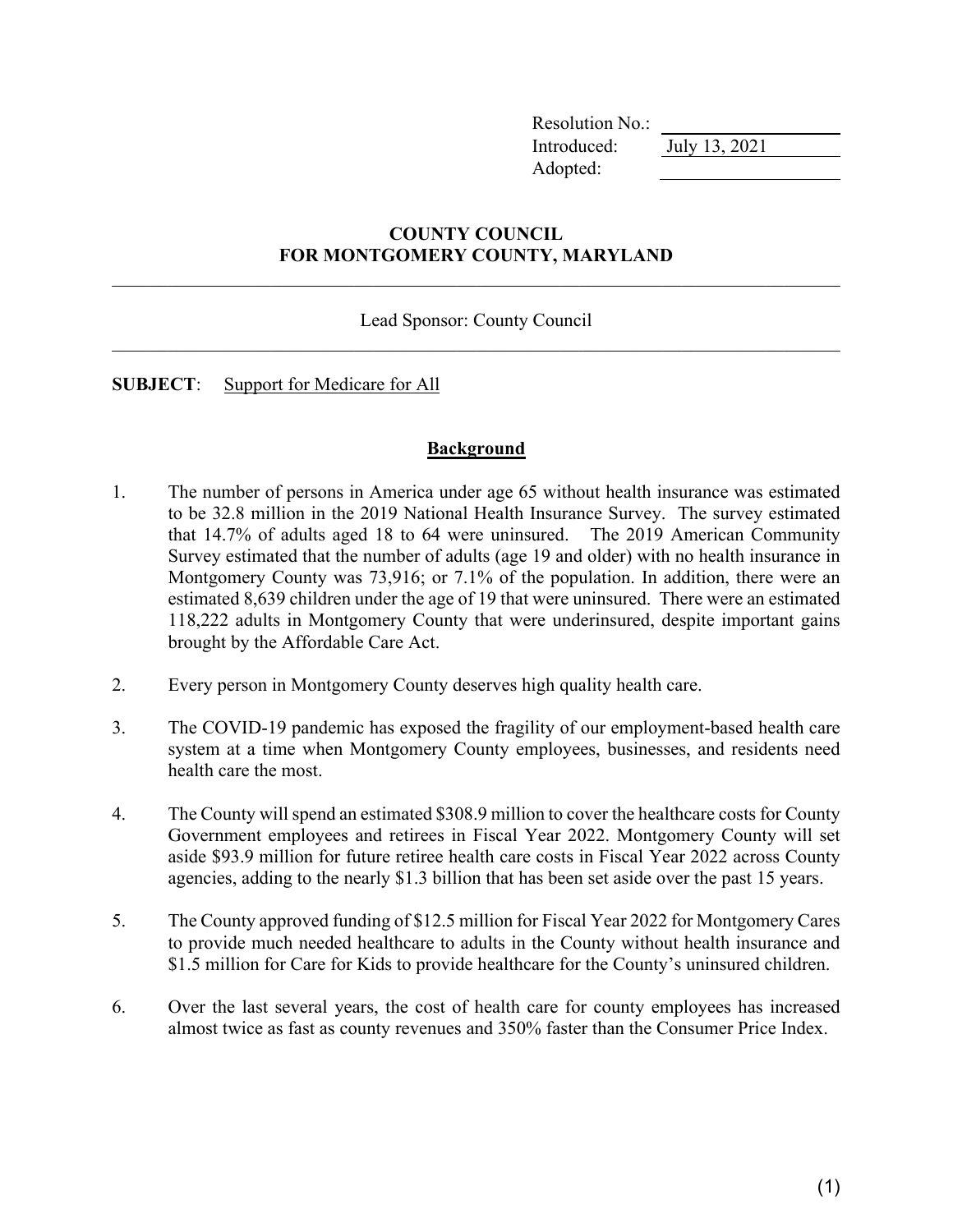- 7. The estimated 73,916 adult uninsured residents of Montgomery County include low wage workers, part time employees of the County, and employees of small businesses who have little access to high-quality insurance.
- 8. Unequal access to health care amplifies racial injustices across the County and the effects of the coronavirus pandemic have been felt disproportionately by the County's Black, Latino, Indigenous, and residents of color.
- 9. Montgomery County enacted a Racial Equity and Social Justice Law which obligates the County to implement measures that will address racial inequities.
- 10. The Medicare for All Act of 2021 would provide national health insurance for every person in the United States for all necessary medical care including prescription drugs, hospital, surgical and outpatient services, primary and preventive care, emergency services, reproductive care, dental care, vision care, and long-term care.
- 11. The Medicare for All Act of 2021 would provide coverage without copays, deductibles or other out-of-pocket costs, and would slash paperwork and administrative costs, protect the doctor-patient relationship and assure patients a free choice of doctors.
- 12. Recent polls show that a strong majority of Americans support Medicare for All.
- 13. The Medicare for All Act of 2021 would guarantee that all residents of Montgomery County will be fully covered for health care without copays, deductibles or other out-ofpocket costs, and would save tens of millions in County taxpayer dollars now spent on premiums that provide health insurance coverage for government employees.
- 14. Medicare for All would make small businesses in the county more competitive with larger businesses, encourage new business creation, and allow businesses to focus on their core competencies.

## **Action**

The County Council for Montgomery County, Maryland approves the following resolution:

- 1. the Council hereby urges the United States Congress to enact legislation to provide universal, comprehensive health coverage with zero cost-sharing for patients during the COVID-19 pandemic, such as the Health Care Emergency Guarantee Act, and for a longer term solution to enact legislation, such as the Medicare for All Act of 2021; and
- 2. the Council also encourages the Maryland General Assembly to explore every option to expand coverage in Maryland, such as the